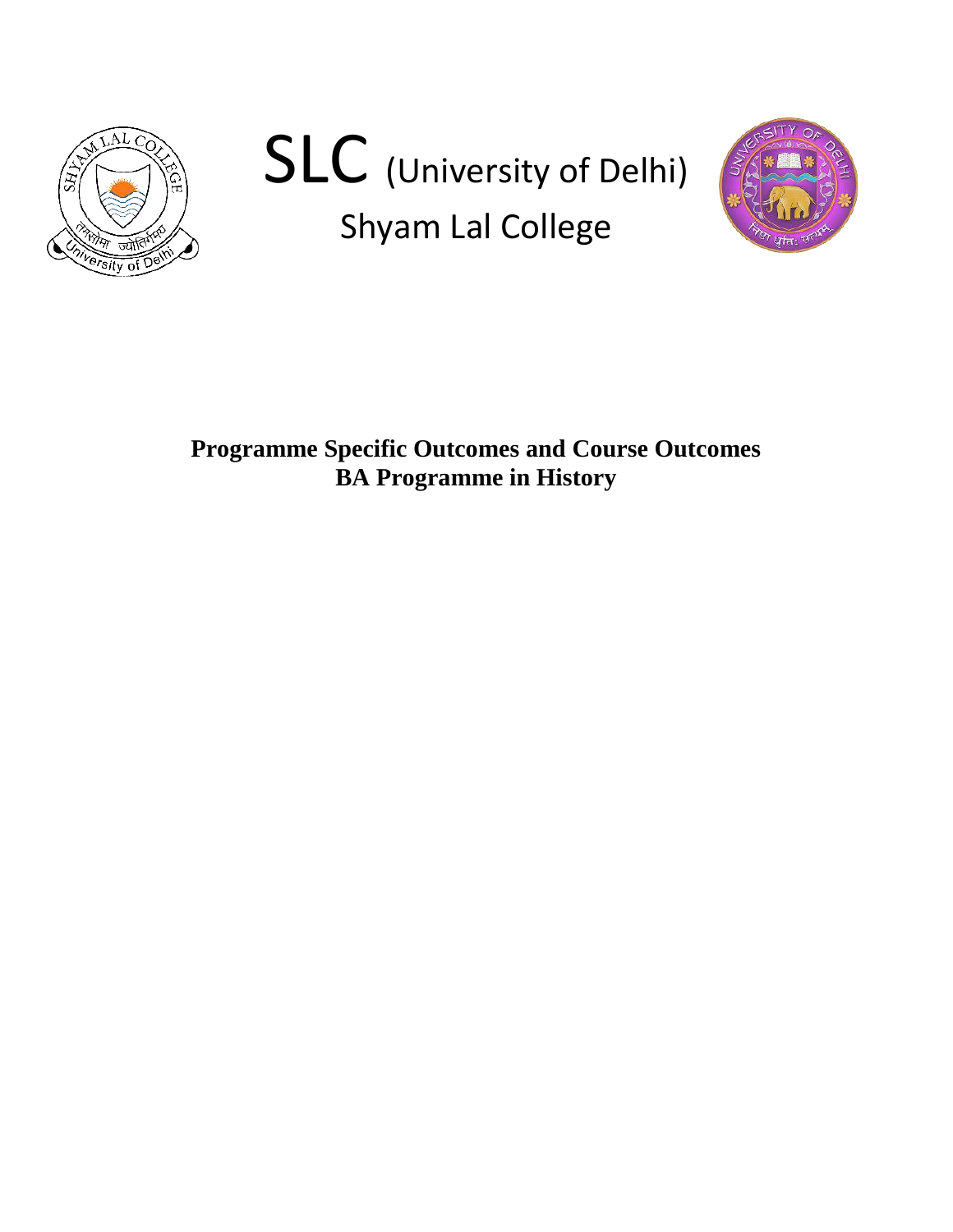| Programme specific Outcomes:   |                                                                                                                                                                                                                                                                                                                                                                                                                                                                                                                                                                                                                                                                                                                                                                                                                                                                                                                |                                                                                                                                                                                                                                                                                                                                                                                                                                                                                                                                                                                                                                                                                                                                                                                    |
|--------------------------------|----------------------------------------------------------------------------------------------------------------------------------------------------------------------------------------------------------------------------------------------------------------------------------------------------------------------------------------------------------------------------------------------------------------------------------------------------------------------------------------------------------------------------------------------------------------------------------------------------------------------------------------------------------------------------------------------------------------------------------------------------------------------------------------------------------------------------------------------------------------------------------------------------------------|------------------------------------------------------------------------------------------------------------------------------------------------------------------------------------------------------------------------------------------------------------------------------------------------------------------------------------------------------------------------------------------------------------------------------------------------------------------------------------------------------------------------------------------------------------------------------------------------------------------------------------------------------------------------------------------------------------------------------------------------------------------------------------|
| <b>Programme</b>               | <b>Programme Specific Outcomes</b>                                                                                                                                                                                                                                                                                                                                                                                                                                                                                                                                                                                                                                                                                                                                                                                                                                                                             | <b>Teaching Learning</b>                                                                                                                                                                                                                                                                                                                                                                                                                                                                                                                                                                                                                                                                                                                                                           |
|                                |                                                                                                                                                                                                                                                                                                                                                                                                                                                                                                                                                                                                                                                                                                                                                                                                                                                                                                                | <b>Process</b>                                                                                                                                                                                                                                                                                                                                                                                                                                                                                                                                                                                                                                                                                                                                                                     |
| <b>BA Programme in History</b> | <b>PSO-1:</b> Knowledge of multiple<br>through<br>which<br>perspectives<br>significant developments in the<br>of<br>the<br>Indian<br>history<br>subcontinent from earliest times<br>the<br>period<br>after<br>to<br>up<br>independence.<br>PSO-2: Familiarity with the<br>significant<br>patterns<br>of<br>development in certain parts of<br>the modern and early modern<br>world as well as certain non-<br>Indian ancient societies.<br><b>PSO-3:</b> Ability to carefully read<br>a complex historical narrative,<br>evaluate its<br>deployment<br>of<br>evidence, and understand its<br>argument as well as critically<br>analyse the same.<br><b>PSO-4:</b><br>Ability<br>identify<br>to<br>patterns of change and continuity<br>with regards to issues of<br>contemporary significance over<br>long durations as well as across<br>diverse geo-cultural zones PSO-<br>5: Greater ability to distinguish | 1) Lectures (of one hour<br>each) constitutes the core of<br>teaching-learning<br>the<br>process.<br>Tutorials,<br>class<br>2)<br><i>is</i><br>customized to the specific<br>needs of the individual<br>students.<br>Tutorial<br>discussions is the site where<br>the teachers and students<br>are able to establish a more<br>relaxed relationship that go<br>a long way in creating the<br>ideal atmosphere for free<br>and fearless exchange of<br>information.<br>ideas<br>and<br>Tutorials are also the place<br>where a teacher may keep<br>an eye over the social<br>dynamics<br>the<br>among<br>students and ensure that<br>nobody feels marginalized<br>or side-lined in the class<br>due to gender, region, class<br>or any other reason.<br>3) Use of audio-video based |
|                                | between that which is historical -<br>that is time-place context                                                                                                                                                                                                                                                                                                                                                                                                                                                                                                                                                                                                                                                                                                                                                                                                                                               | technological devices (e.g.<br>Power Point)<br>make<br>to                                                                                                                                                                                                                                                                                                                                                                                                                                                                                                                                                                                                                                                                                                                          |

## **Programme Specific Outcomes:**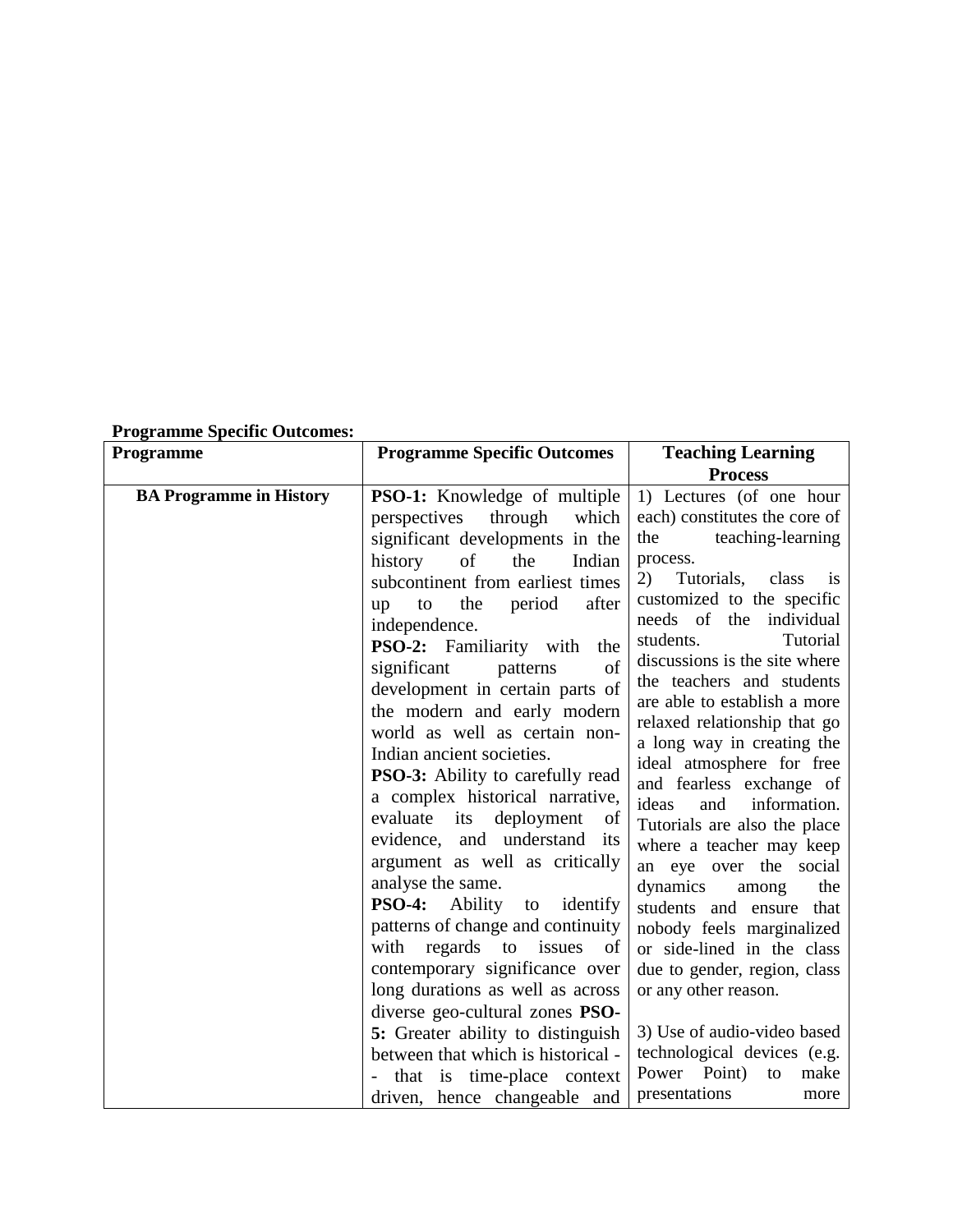| challengeable -- from that which        | effective.<br>Some<br>courses   |
|-----------------------------------------|---------------------------------|
| is not.                                 | require that students see a     |
| <b>PSO-6:</b><br>Sensitivity to gender  | documentary or feature film     |
| and social inequities as well as        | and<br>course<br>themes<br>are  |
| acquaintance with the historical        | that<br>structured<br><b>SO</b> |
| trajectories of these issues.           | discussions of these will       |
| <b>PSO-7:</b> Greater respect for basic | further nuance the critical     |
| human values and ideals of              | engagement of<br>students       |
| equality, freedom, respect for          | with ideas introduced in        |
| diversity,<br>other<br>and              | their textual materials.        |
| constitutional values.                  |                                 |
| <b>PSO-8:</b> Skill of picking up       |                                 |
| disparate sets of information           |                                 |
| from varied sources and weaving         |                                 |
| them into a coherent argument           |                                 |
| with a view to reveal identifiable      |                                 |
| patterns of development                 |                                 |
| PSO-9: Capability to assume             |                                 |
| leadership roles and apply the          |                                 |
| mentioned<br>above<br>analytical        |                                 |
| abilities in various other non-         |                                 |
| familiar contexts.                      |                                 |
| PSO-10: Possess knowledge of            |                                 |
| the values and beliefs of multiple      |                                 |
| cultures so as to effectively           |                                 |
| engage in a multi cultural society      |                                 |
| and interact with diverse groups.       |                                 |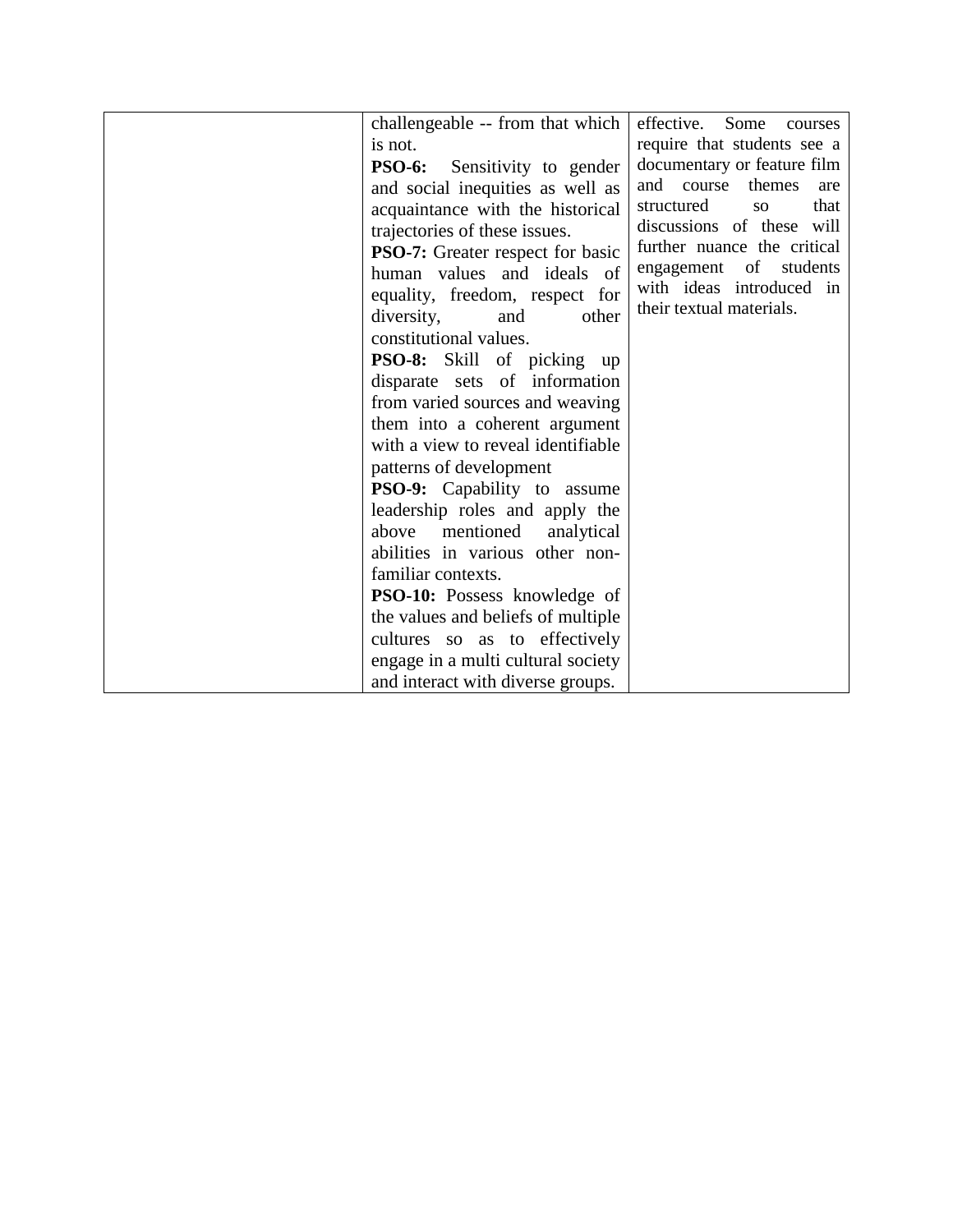**Course Outcomes:** 

**Core Subject - Semester 1:**

| <b>Course Name</b>                                                 | <b>Learning Outcomes</b>                                                                                                                                                                                                                                                                                                                                                                                                                                                                                                                                                                                                                                                                                                                                   | <b>Teaching Learning Process</b>                                                                                                                                                                                                                                                                                                                                                                                                                                                                                                                                                                                                                                                                                                                                                               |
|--------------------------------------------------------------------|------------------------------------------------------------------------------------------------------------------------------------------------------------------------------------------------------------------------------------------------------------------------------------------------------------------------------------------------------------------------------------------------------------------------------------------------------------------------------------------------------------------------------------------------------------------------------------------------------------------------------------------------------------------------------------------------------------------------------------------------------------|------------------------------------------------------------------------------------------------------------------------------------------------------------------------------------------------------------------------------------------------------------------------------------------------------------------------------------------------------------------------------------------------------------------------------------------------------------------------------------------------------------------------------------------------------------------------------------------------------------------------------------------------------------------------------------------------------------------------------------------------------------------------------------------------|
| <b>History of India from the</b><br>earliest times up to c. 300 CE | $CO-1$ :<br>Delineate<br>changing<br>perceptions<br>'Ancient/early'<br>on<br>India.<br><b>CO-2:</b> Explain the importance of<br>archaeological sources for study of<br>proto-history and recognize the<br>belated growth of literacy.<br>$CO-3:$<br>Distinguish<br>between<br>civilization<br>and<br>culture,<br>particularly in the context of first<br>ever civilization in the Indian<br>subcontinent.<br><b>CO-4:</b> Outline the key features of<br>the first ever empire under the<br>Mauryas.<br>$CO-5:$<br>Locate<br>the<br>shift<br>οf<br>historical focus from Gangetic belt<br>to newer areas.<br>CO-6: Discuss the processes of<br>assimilations of people and ruling<br>houses from outside the Indian<br>subcontinent in to the mainstream. | Classroom teaching<br>Group discussions<br>$\overline{\phantom{a}}$<br>Group presentations<br>$\overline{\phantom{a}}$<br>Adequate emphasis on<br>what is broadly meant<br>historical<br>the<br>by<br>approach<br>and<br>the<br>importance<br>of<br>historicising<br>various<br>macro and micro-level<br>developments/phenom<br>ena.<br>Interactive<br>sessions<br>through<br>group<br>discussions or group<br>presentations shall be<br>used to enable<br>un-<br>learning of prevailing<br>misconceptions about<br>historical<br>developments<br>and<br>time periods<br>Revision<br>of<br>issues<br>outlined<br>in<br>the<br>lectures.<br>of<br>Use<br>supporting<br>audio-visual aids like<br>documentaries<br>and<br>point<br>power<br>presentations.<br>Field-visit<br>where<br>necessary. |

#### **Core Subject - Semester 2:**

| <b>Course Name</b>                  | <b>Learning Outcomes</b>                                                                                   | <b>Teaching Learning Process</b>                                   |
|-------------------------------------|------------------------------------------------------------------------------------------------------------|--------------------------------------------------------------------|
| History of India, c. 300 to<br>1200 | <b>CO-1:</b> Identify the historical<br>importance of the accelerated<br>practice of land grants issued by | - Classroom teaching<br>- Group discussions<br>Group presentations |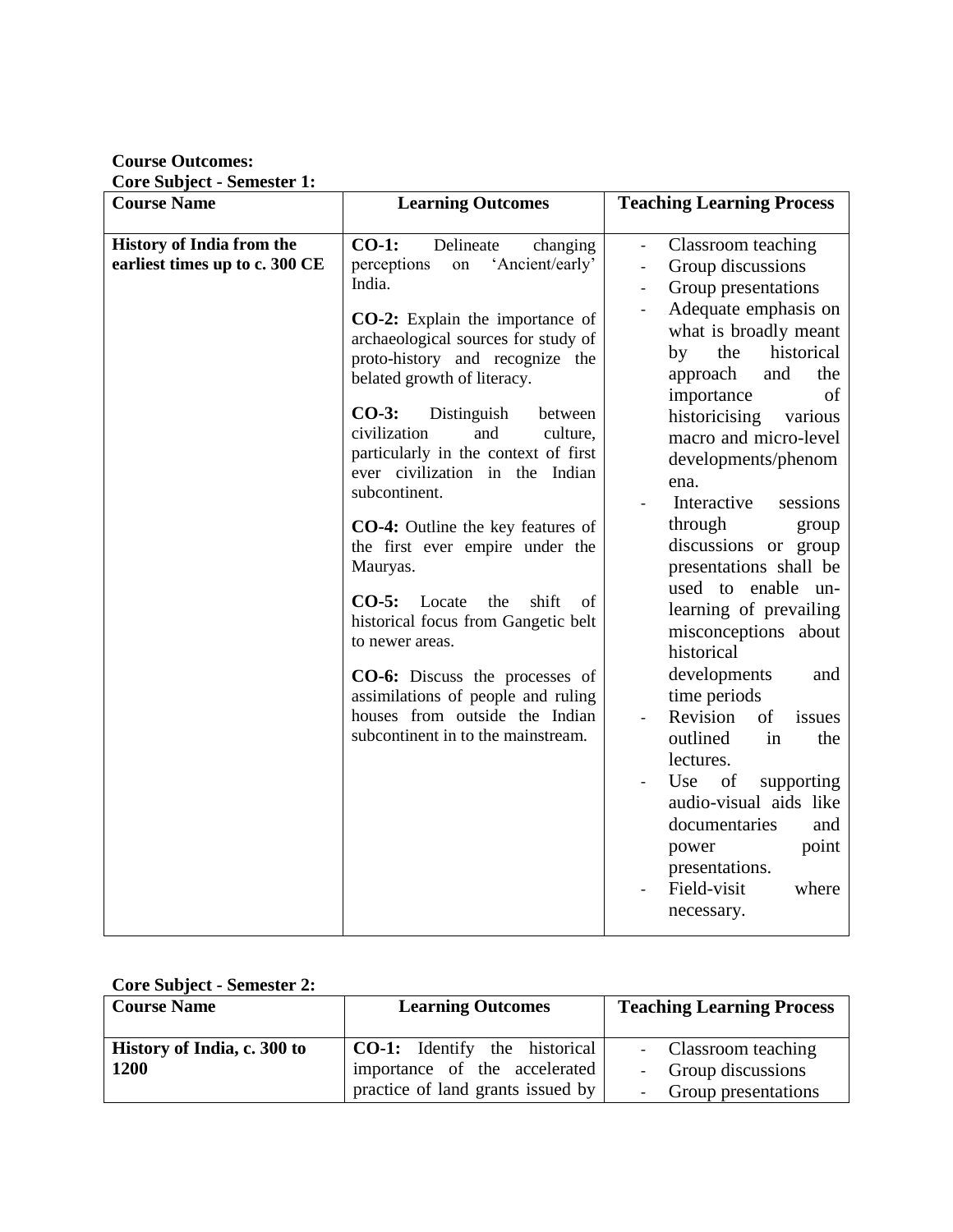|  |  | <b>Core Subject - Semester 3:</b> |  |
|--|--|-----------------------------------|--|
|--|--|-----------------------------------|--|

| <b>Course Name</b>                    | <b>Learning Outcomes</b>                                                                                                                                                                                                                                                                                                                                                                                                                       | <b>Teaching Learning</b>                                                                                                                                                                                                   |
|---------------------------------------|------------------------------------------------------------------------------------------------------------------------------------------------------------------------------------------------------------------------------------------------------------------------------------------------------------------------------------------------------------------------------------------------------------------------------------------------|----------------------------------------------------------------------------------------------------------------------------------------------------------------------------------------------------------------------------|
|                                       |                                                                                                                                                                                                                                                                                                                                                                                                                                                | <b>Process</b>                                                                                                                                                                                                             |
| <b>History of India, c. 1200-1700</b> | <b>CO-1:</b> Identify the major political<br>developments in the History of<br>India during the period between<br>the thirteenth and the seventeenth<br>century. Outline the changes and<br>continuities in the field of culture,<br>especially with regard to art.<br>$CO-2$ :<br>architecture,<br>bhakti<br>movement and Sufi movement.<br>Discuss the economic history of<br>the period under study in India<br>especially, where agrarian. | Classroom teaching<br>Discussions on<br>important readings<br>shall be the format.<br>Use of supporting<br>audio-visual aids like<br>documentaries<br>Power point<br>presentations where<br>necessary.<br>Focus on tracing |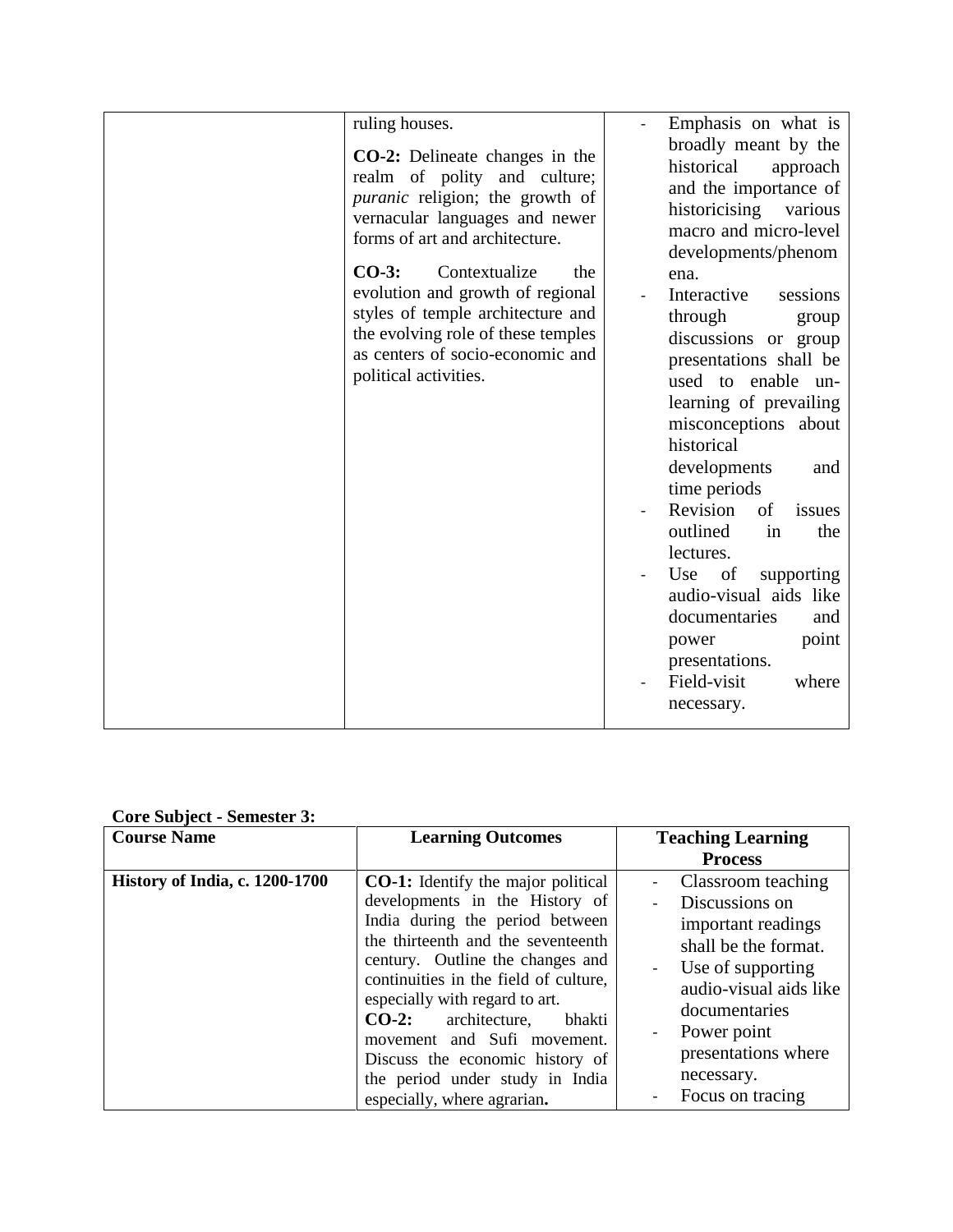| $CO-3:$<br>production<br>its<br>and | broad historical                                                                                                                                                                                                                                                                                                                                                                                          |
|-------------------------------------|-----------------------------------------------------------------------------------------------------------------------------------------------------------------------------------------------------------------------------------------------------------------------------------------------------------------------------------------------------------------------------------------------------------|
| implications<br>are<br>concerned.   | trends so that the                                                                                                                                                                                                                                                                                                                                                                                        |
| Delineate the development of trade  | students develop an                                                                                                                                                                                                                                                                                                                                                                                       |
| and urban complexes during this     | overview of the                                                                                                                                                                                                                                                                                                                                                                                           |
|                                     | Indian subcontinent                                                                                                                                                                                                                                                                                                                                                                                       |
|                                     | during the time                                                                                                                                                                                                                                                                                                                                                                                           |
|                                     | period under study.                                                                                                                                                                                                                                                                                                                                                                                       |
|                                     | Emphasize what is                                                                                                                                                                                                                                                                                                                                                                                         |
|                                     | meant by the                                                                                                                                                                                                                                                                                                                                                                                              |
|                                     | historical approach                                                                                                                                                                                                                                                                                                                                                                                       |
|                                     | and delineate the                                                                                                                                                                                                                                                                                                                                                                                         |
|                                     | contributions/import                                                                                                                                                                                                                                                                                                                                                                                      |
|                                     | ance of historical                                                                                                                                                                                                                                                                                                                                                                                        |
|                                     | analysis.                                                                                                                                                                                                                                                                                                                                                                                                 |
|                                     | Expanding exposure                                                                                                                                                                                                                                                                                                                                                                                        |
|                                     | to historical view                                                                                                                                                                                                                                                                                                                                                                                        |
|                                     | points.                                                                                                                                                                                                                                                                                                                                                                                                   |
|                                     | Imbibe among                                                                                                                                                                                                                                                                                                                                                                                              |
|                                     | student an                                                                                                                                                                                                                                                                                                                                                                                                |
|                                     | interdisciplinary                                                                                                                                                                                                                                                                                                                                                                                         |
|                                     | approach.                                                                                                                                                                                                                                                                                                                                                                                                 |
|                                     | Classroom teaching<br>$\frac{1}{2}$                                                                                                                                                                                                                                                                                                                                                                       |
|                                     | Group discussions                                                                                                                                                                                                                                                                                                                                                                                         |
| histories<br>and                    | Group presentations                                                                                                                                                                                                                                                                                                                                                                                       |
| experiences.                        | specific<br>on                                                                                                                                                                                                                                                                                                                                                                                            |
| CO-2: Explain the contexts that     | themes/readings.                                                                                                                                                                                                                                                                                                                                                                                          |
| produce these inequalities.         | Emphasis<br>to<br>be                                                                                                                                                                                                                                                                                                                                                                                      |
|                                     | given to<br>what<br>is                                                                                                                                                                                                                                                                                                                                                                                    |
|                                     | broadly meant by the                                                                                                                                                                                                                                                                                                                                                                                      |
|                                     | historical<br>approach                                                                                                                                                                                                                                                                                                                                                                                    |
|                                     | and the importance                                                                                                                                                                                                                                                                                                                                                                                        |
|                                     | of<br>historicising                                                                                                                                                                                                                                                                                                                                                                                       |
|                                     | and<br>various macro                                                                                                                                                                                                                                                                                                                                                                                      |
|                                     | micro-level                                                                                                                                                                                                                                                                                                                                                                                               |
|                                     | developments<br>and                                                                                                                                                                                                                                                                                                                                                                                       |
|                                     | phenomena.                                                                                                                                                                                                                                                                                                                                                                                                |
|                                     | Interactive<br>sessions                                                                                                                                                                                                                                                                                                                                                                                   |
|                                     | through<br>group                                                                                                                                                                                                                                                                                                                                                                                          |
|                                     | discussions or group                                                                                                                                                                                                                                                                                                                                                                                      |
|                                     | presentations<br>to                                                                                                                                                                                                                                                                                                                                                                                       |
|                                     | enable un-learning of                                                                                                                                                                                                                                                                                                                                                                                     |
|                                     | prevailing                                                                                                                                                                                                                                                                                                                                                                                                |
|                                     |                                                                                                                                                                                                                                                                                                                                                                                                           |
|                                     |                                                                                                                                                                                                                                                                                                                                                                                                           |
|                                     | misconceptions                                                                                                                                                                                                                                                                                                                                                                                            |
|                                     | about<br>historical<br>developments<br>and                                                                                                                                                                                                                                                                                                                                                                |
|                                     | period.<br><b>CO-1:</b> Outline how hierarchies<br>and inequalities are a part of their<br>everyday<br><b>CO-3:</b> Identify the importance of<br>social justice.<br>CO-4: They learn the difficulty in<br>studying the impoverished and the<br>disadvantaged.<br><b>CO-5:</b> Delineate the problems<br>associated with the hegemonic<br>historical narratives<br>which are<br>circulated by the elites. |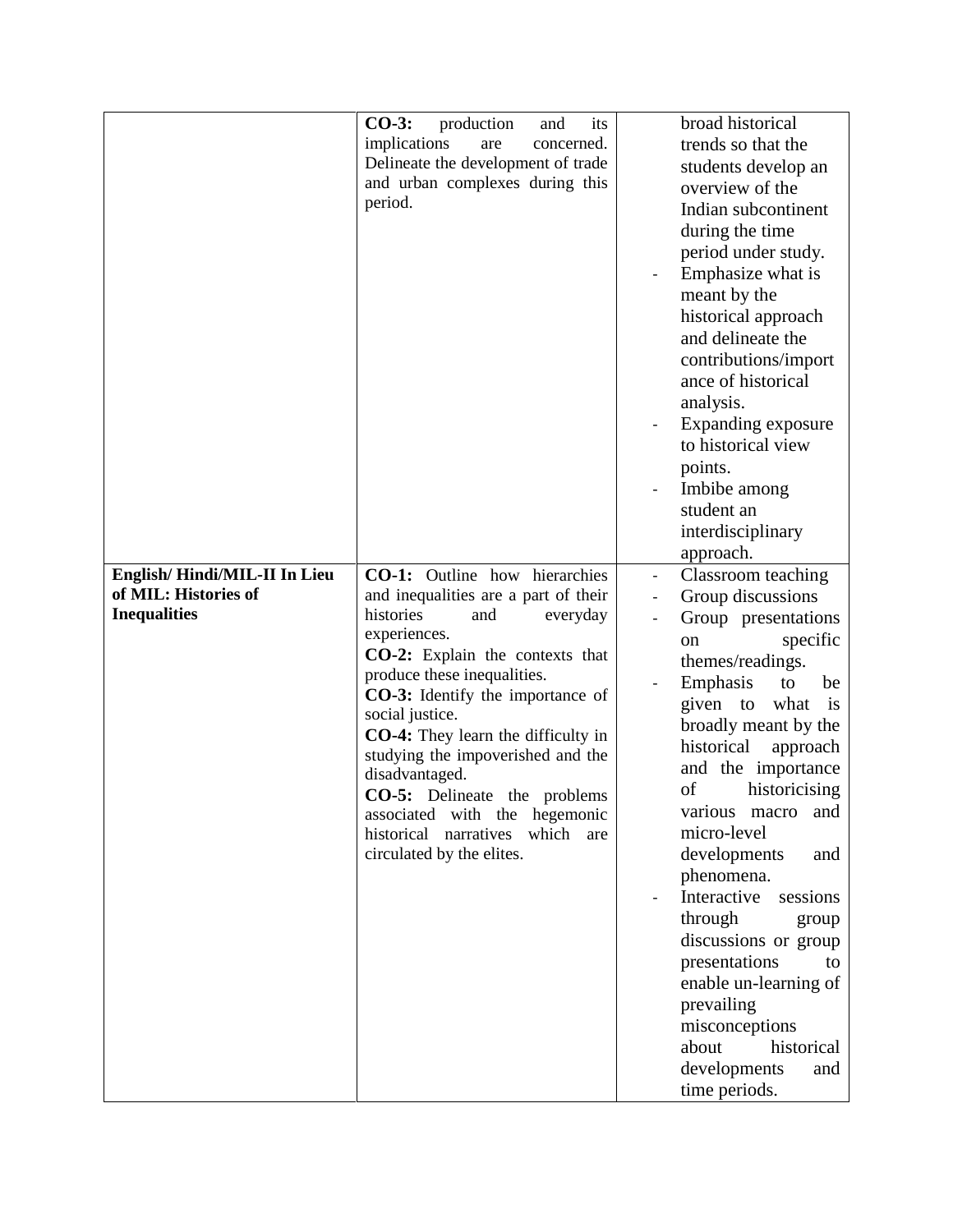|  |                          | Revision of issues  |                        |
|--|--------------------------|---------------------|------------------------|
|  |                          | outlined            | in<br>the              |
|  |                          | lectures.           |                        |
|  |                          | - Use of supporting |                        |
|  |                          |                     | audio-visual aids like |
|  |                          | documentaries       | and                    |
|  |                          | power               | point                  |
|  |                          | presentations.      |                        |
|  | $\overline{\phantom{0}}$ | Appropriate         | field-                 |
|  |                          | visit               | where                  |
|  |                          | necessary.          |                        |

#### **Core Subject - Semester 4:**

| <b>Course Name</b>            | <b>Learning Outcomes</b>                                                                                                                                                                                                                                                                                                                                                                                                                                                                                                                                                                                                                                                                                                                                                                          | <b>Teaching Learning</b>                                                                                                                                                                                                                                                                                                                                                                                                                                                                                                                                                                                                                                          |
|-------------------------------|---------------------------------------------------------------------------------------------------------------------------------------------------------------------------------------------------------------------------------------------------------------------------------------------------------------------------------------------------------------------------------------------------------------------------------------------------------------------------------------------------------------------------------------------------------------------------------------------------------------------------------------------------------------------------------------------------------------------------------------------------------------------------------------------------|-------------------------------------------------------------------------------------------------------------------------------------------------------------------------------------------------------------------------------------------------------------------------------------------------------------------------------------------------------------------------------------------------------------------------------------------------------------------------------------------------------------------------------------------------------------------------------------------------------------------------------------------------------------------|
|                               |                                                                                                                                                                                                                                                                                                                                                                                                                                                                                                                                                                                                                                                                                                                                                                                                   | <b>Process</b>                                                                                                                                                                                                                                                                                                                                                                                                                                                                                                                                                                                                                                                    |
| History of India, c.1700-1950 | CO-1: Trace the British colonial<br>expansion in the political contexts<br>of eighteenth-century India and the<br>gradual consolidation of the colonial<br>state power in the nineteenth<br>century.<br>$CO-2$ :<br>Indentify<br>the<br>key<br>historiographical debates around the<br>colonial<br>economic<br>policies,<br>including<br>land<br>the<br>revenue<br>collection,<br>commercialization<br>of<br>agricultural<br>production,<br>trade<br>policies and deindustrialization.<br><b>CO-3:</b> Delineate and explain the<br>ideological,<br>institutional,<br>and<br>political formations of the anti-anti-<br>colonial nationalist movement.<br><b>CO-4:</b> Discuss the colonial context<br>of the emergence of communal<br>politics in India and the subsequent<br>partition of India. | Classroom teaching<br>$\overline{\phantom{a}}$<br>Group discussions<br>Group<br>presentations<br>on<br>specific<br>themes/readings.<br>Emphasis<br>to<br>be<br>given to what is<br>broadly meant by<br>historical<br>the<br>approach and the<br>importance<br>of<br>historicising<br>various macro and<br>micro-level<br>developments<br>and<br>phenomena.<br>Interactive sessions<br>through<br>group<br>discussions<br><sub>or</sub><br>group presentations<br>enable<br>to<br>un-<br>of<br>learning<br>prevailing<br>misconceptions<br>historical<br>about<br>developments<br>and<br>time periods.<br>Revision of issues<br>outlined<br>in<br>the<br>lectures. |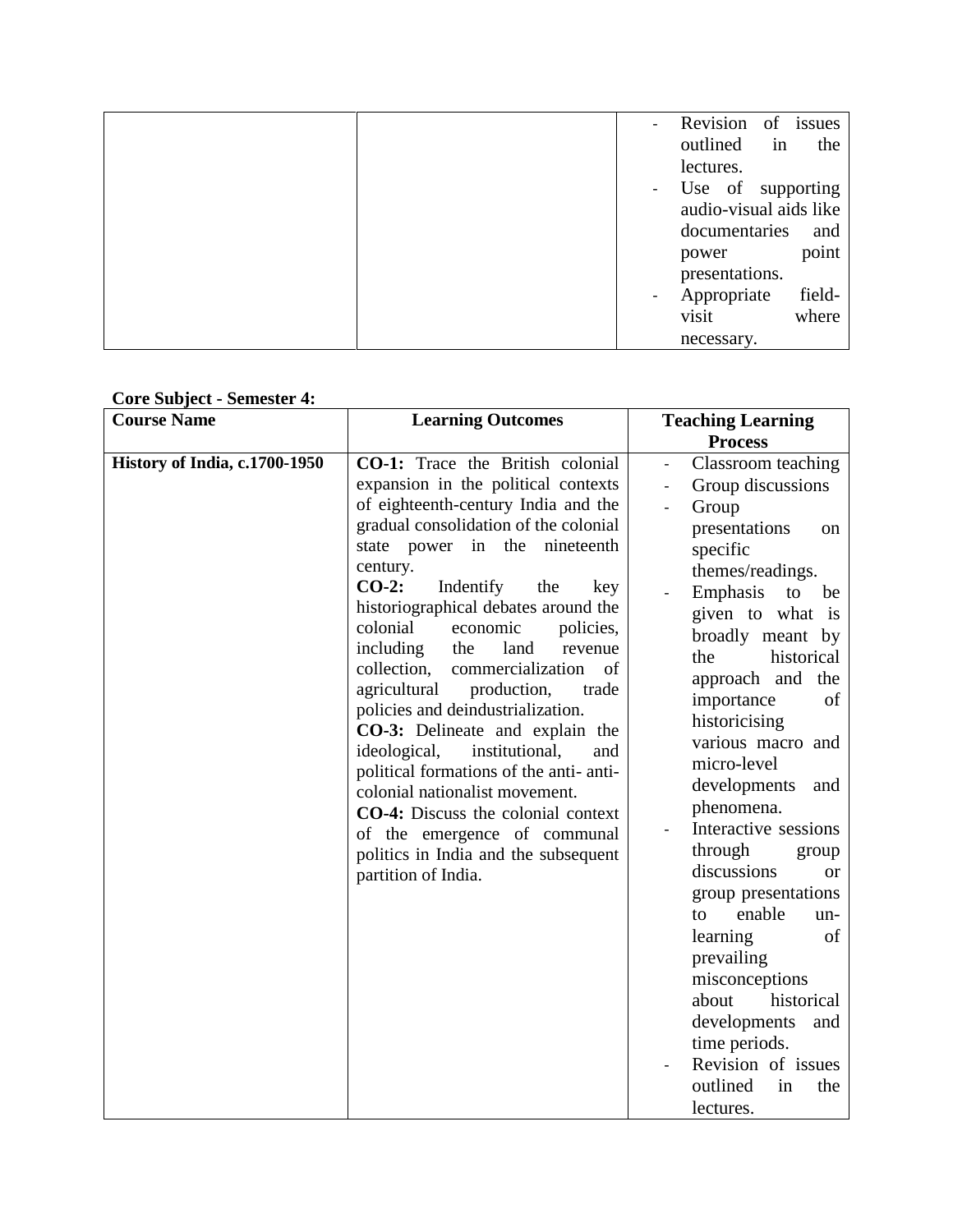|  | - Use of supporting |
|--|---------------------|
|  | audio-visual aids   |
|  | like documentaries  |
|  | and power point     |
|  | presentations.      |
|  | Appropriate field-  |
|  | visit where         |
|  | necessary.          |

**DSE Semester 5**

| <b>Course Name</b>                                                          | <b>Learning Outcomes</b>                                                                                                                                                                                                                                                                                                                                                                                                                                                                   | <b>Teaching Learning</b>                                                                                                                                                                                                                                                                                                                                                                                                                                                                                                                                                                                                                                                                         |
|-----------------------------------------------------------------------------|--------------------------------------------------------------------------------------------------------------------------------------------------------------------------------------------------------------------------------------------------------------------------------------------------------------------------------------------------------------------------------------------------------------------------------------------------------------------------------------------|--------------------------------------------------------------------------------------------------------------------------------------------------------------------------------------------------------------------------------------------------------------------------------------------------------------------------------------------------------------------------------------------------------------------------------------------------------------------------------------------------------------------------------------------------------------------------------------------------------------------------------------------------------------------------------------------------|
|                                                                             |                                                                                                                                                                                                                                                                                                                                                                                                                                                                                            | <b>Process</b>                                                                                                                                                                                                                                                                                                                                                                                                                                                                                                                                                                                                                                                                                   |
| <b>Issues in Twentieth Century</b><br>World History-I (the 20th<br>Century) | <b>CO-1:</b> Define world history and<br>explain the evolving polities.<br><b>CO-2:</b> Categorise the economies and<br>cultures of the twentieth century<br>world.<br><b>CO-3:</b> Define the making of the<br>geopolitical order and North-South'<br>distinctions.<br>$CO-4:$<br>Delineate<br>the<br>complex<br>character of modernity<br>and its<br>differences.<br><b>CO-5:</b> Demonstrate critical skills to<br>discuss and analyze diverse social<br>movements and cultural trends. | Classroom teaching<br>on key concepts and<br>discussions<br>on<br>important readings.<br>Use of supporting<br>audio-visual<br>aids<br>like documentaries,<br>and power<br>maps<br>point presentations<br>Focus on providing<br>a broad historical<br>overview<br>of<br>the<br>period and region<br>under study.<br>Delineate<br>certain<br>linkages<br>and<br>parallel<br>developments<br>1n<br>Indian history and<br>the socio-economic<br>and<br>cultural<br>histories traced in<br>this paper.<br>Enable a<br>smooth<br>transition from the<br>student's<br>prior<br>with<br>engagement<br>Indian history and<br>his/her engagement<br>history<br>with<br>of<br>regions outside the<br>Indian |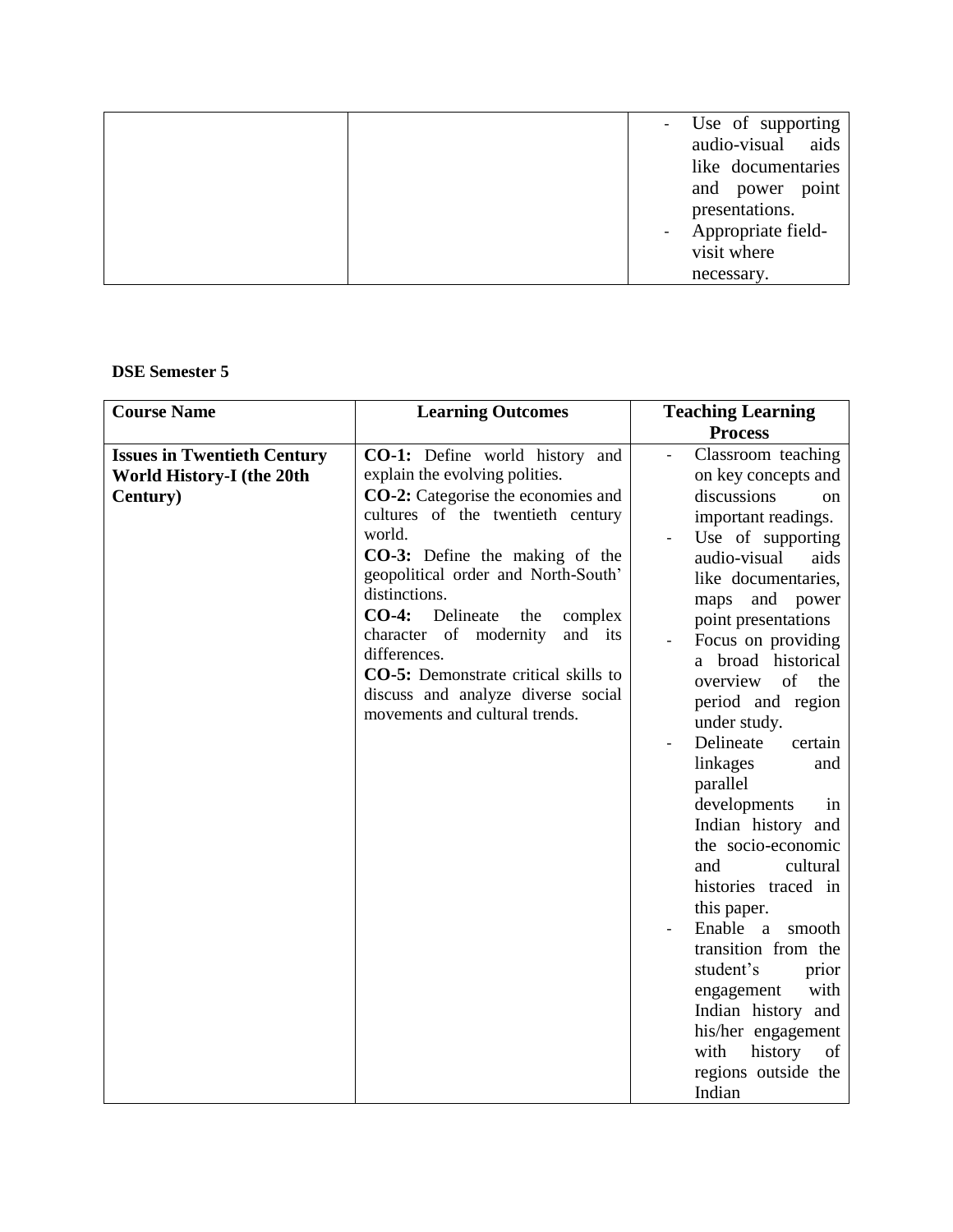|                                    |                                             | subcontinent.                |
|------------------------------------|---------------------------------------------|------------------------------|
| <b>Issues in Twentieth Century</b> | <b>CO-1:</b> Define world history.          | Classroom teaching           |
| <b>World History-II</b>            | <b>CO-2:</b> Discuss and explain the        | on key concepts and          |
|                                    | evolving polities, economies<br>and         | discussions<br><sub>on</sub> |
|                                    | cultures of the twentieth century           | important readings.          |
|                                    | world.                                      | Use of supporting            |
|                                    | $CO-3:$<br>Analyze<br>the                   | audio-visual<br>aids         |
|                                    | interconnectedness in world history.        | like documentaries,          |
|                                    | <b>CO-4:</b> Demonstrate critical skills to | and power<br>maps            |
|                                    | discuss diverse social movements            | point presentations          |
|                                    | and cultural trends.                        | Focus on providing           |
|                                    |                                             | a broad historical           |
|                                    |                                             | overview<br>of<br>the        |
|                                    |                                             | period and region            |
|                                    |                                             | under study.                 |
|                                    |                                             | Delineate<br>certain         |
|                                    |                                             | linkages<br>and              |
|                                    |                                             | parallel                     |
|                                    |                                             | developments<br>in           |
|                                    |                                             | Indian history and           |
|                                    |                                             | the socio-economic           |
|                                    |                                             | and<br>cultural              |
|                                    |                                             | histories traced in          |
|                                    |                                             | this paper.                  |
|                                    |                                             | Enable a<br>smooth           |
|                                    |                                             | transition from the          |
|                                    |                                             | student's<br>prior           |
|                                    |                                             | with<br>engagement           |
|                                    |                                             | Indian history and           |
|                                    |                                             | his/her engagement           |
|                                    |                                             | history<br>with<br>of        |
|                                    |                                             | regions outside the          |
|                                    |                                             | Indian                       |
|                                    |                                             | subcontinent.                |

### **Generic Elective – Semester 5 &6**

| <b>Course Name</b>             | <b>Learning Outcomes</b>           | <b>Teaching Learning</b> |
|--------------------------------|------------------------------------|--------------------------|
|                                |                                    | <b>Process</b>           |
| <b>Women in Indian History</b> | <b>CO-1:</b> Provide an elementary | teaching<br>Classroom    |
|                                | outline of gender as a concept and | on key concepts and      |
|                                | patriarchy as a historically       | discussions<br>on        |
|                                | constituted system of power.       | important readings.      |
|                                |                                    | Use of supporting        |
|                                | Explore<br>$CO-2$ :<br>women's     | audio-visual aids like   |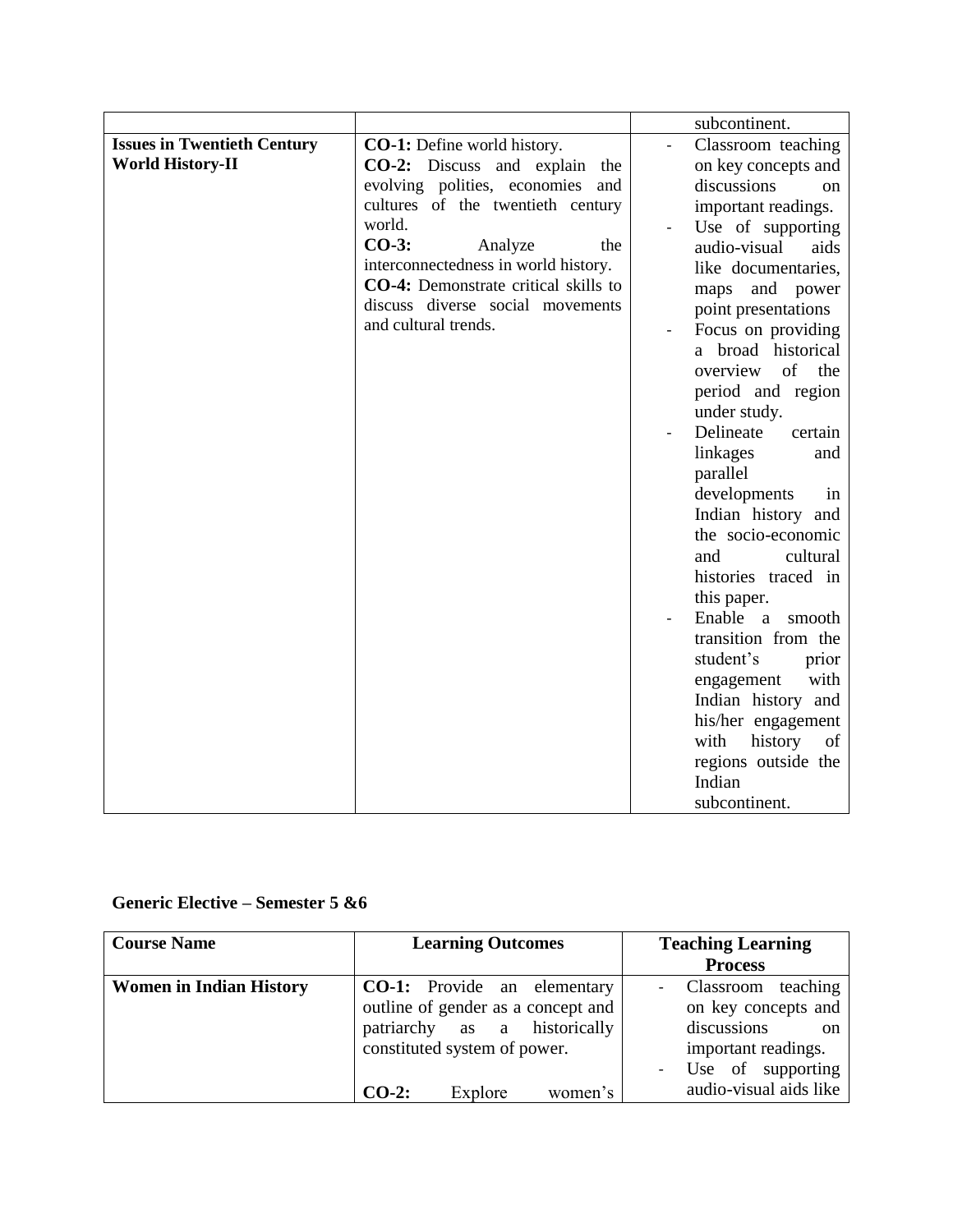| within<br>specific<br>experiences     | documentaries, maps              |
|---------------------------------------|----------------------------------|
| historical<br>specific<br>contexts at | and power<br>point               |
| moments.                              | presentations                    |
|                                       | Focus on providing a             |
| $CO-3:$<br>Appreciate<br>the          | broad<br>historical              |
| contradictions that marked<br>the     | of<br>the<br>overview            |
| 'rise' of powerful<br>and             | period and region                |
| 'exceptional' women like Razia,       | under study.                     |
| Nur Jahan or Mirabai.                 | Delineate<br>certain             |
|                                       | linkages and parallel            |
| CO-4: To discuss the material         | developments<br>in               |
| basis of women's experiences with     | Indian history and               |
| reference to specific issues like     | the socio-economic               |
| ownership of property.                | and cultural histories           |
|                                       | traced in this paper.            |
|                                       | Enable<br>smooth<br>a a          |
|                                       | transition from the              |
|                                       | student's<br>prior               |
|                                       | with<br>engagement               |
|                                       | Indian history and               |
|                                       | his/her<br>engagement            |
|                                       | with<br>history<br><sub>of</sub> |
|                                       | regions outside the              |
|                                       | Indian subcontinent.             |

#### **SEC Semester 3/4/5/6**

| <b>Course Name</b>          | <b>Learning Outcomes</b>                                                                                                                                                                                                                                                                                                                                                                                                                                                                                                                                                                                             | <b>Teaching Learning</b><br><b>Process</b>                                                                                                                                                                                                                                                                                                                                      |
|-----------------------------|----------------------------------------------------------------------------------------------------------------------------------------------------------------------------------------------------------------------------------------------------------------------------------------------------------------------------------------------------------------------------------------------------------------------------------------------------------------------------------------------------------------------------------------------------------------------------------------------------------------------|---------------------------------------------------------------------------------------------------------------------------------------------------------------------------------------------------------------------------------------------------------------------------------------------------------------------------------------------------------------------------------|
| <b>Heritage and Tourism</b> | <b>CO-1:</b> Enhance his/her ability to<br>discern the nature of the cultural<br>heritage of the nation.<br><b>CO-2:</b> Contextualise his/her<br>country's history of heritage<br>representation, to effectively<br>comprehend the present.<br><b>CO-3:</b> Draw inference from<br>different aspects of tourism, its<br>varieties and be sensitive to<br>the impact of overkill tourism in<br>different geographical areas with<br>specific local sensibilities, thus<br>making a case for sustainable<br>tourism.<br><b>CO-4:</b> Equip himself /herself<br>with theoretical knowledge of<br>heritage and tourism. | <b>Classroom</b> lectures<br>the<br>key<br>on<br>concepts,<br>case<br>studies<br>and<br>important<br>arguments/debates<br>reflected in the<br>course readings.<br>Group discussions<br>specific<br>on<br>readings<br>Presentations<br>stemming<br>from<br>field work.<br>Linking essential<br>theoretical<br>with<br>assessments<br>active<br>practical<br>i.e.<br>the<br>work, |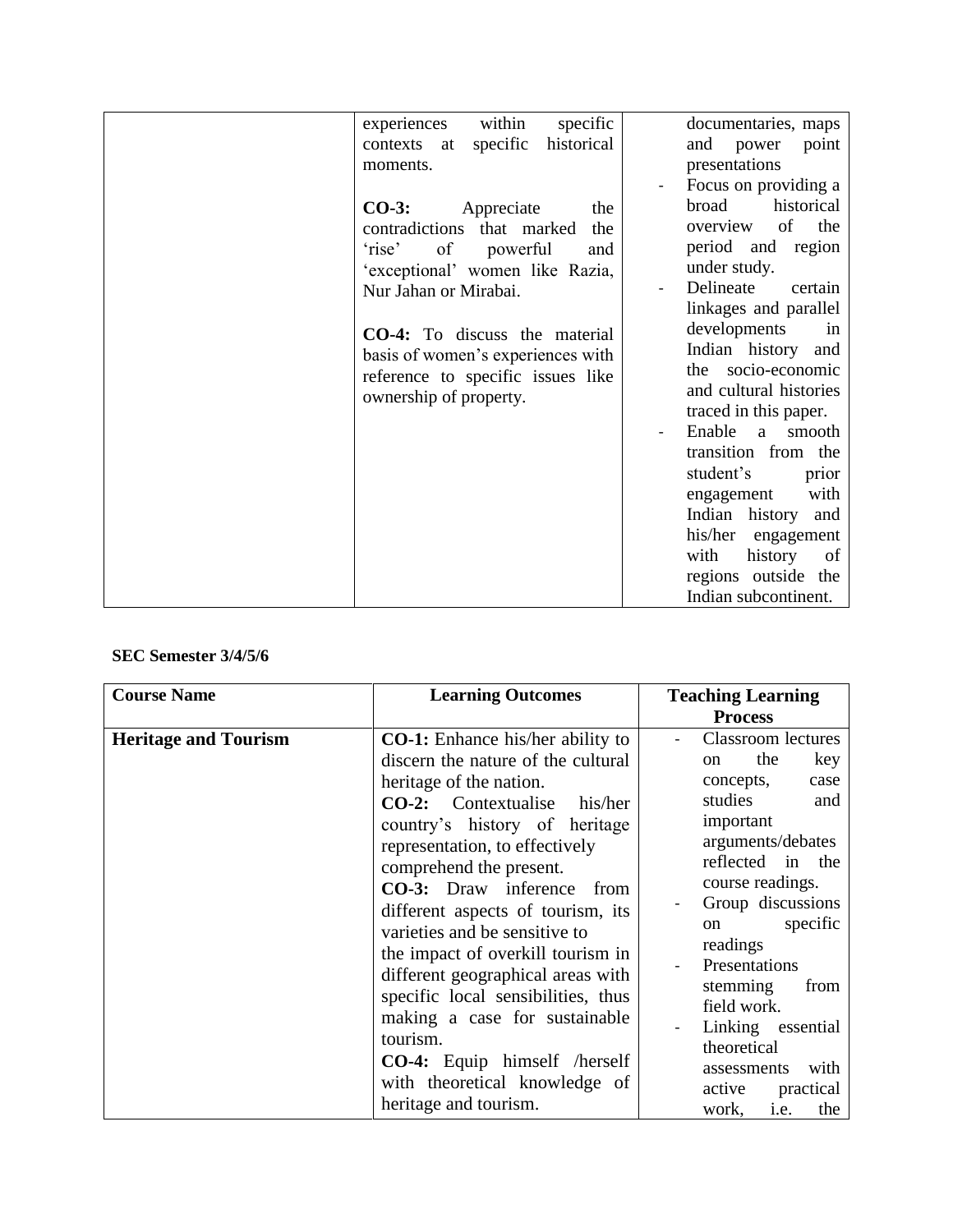|                            |                                                                                                                                                                                                                                                                                                                                                                                                                                                                                                                                                                                                                                                | practical/applicatio<br>aspect<br>$\mathbf n$<br>of<br>historical analysis.<br>Provide<br>basic<br>exposure to related<br>fields of<br>studies<br>connected to the<br>discipline<br>history<br>and to avenues of<br>interdisciplinary<br>postgraduate<br>studies.                                                                                                                                                                                                                                                                                                                                                                          |
|----------------------------|------------------------------------------------------------------------------------------------------------------------------------------------------------------------------------------------------------------------------------------------------------------------------------------------------------------------------------------------------------------------------------------------------------------------------------------------------------------------------------------------------------------------------------------------------------------------------------------------------------------------------------------------|--------------------------------------------------------------------------------------------------------------------------------------------------------------------------------------------------------------------------------------------------------------------------------------------------------------------------------------------------------------------------------------------------------------------------------------------------------------------------------------------------------------------------------------------------------------------------------------------------------------------------------------------|
| <b>Archives and Museum</b> | Examine<br>$CO-1$ :<br>these<br>two<br>repositories of history from close<br>quarters.<br><b>CO-2:</b> Contextualise how<br>the<br>heritage is preserved and kept<br>alive here and the difficulties<br>faced in the process.<br>CO-3: Demonstrate the way in<br>which museums are organized and<br>managed.<br>$CO-4:$<br>Examine<br>the<br>considerations which govern the<br>way exhibitions in museums are<br>managed.<br>CO-5: Assessment will be based<br>and<br>assignments<br>projects<br>on<br>involving visits to the archives<br>which<br>$\frac{1}{1}$<br>and<br>museums,<br>an<br>of<br>essential<br>this<br>component<br>course. | Classroom<br>lectures<br>the<br>on<br>key<br>concepts,<br>case studies and<br>important<br>arguments/debate<br>s reflected in the<br>course readings.<br>Group discussions<br>specific<br>on<br>readings<br>Presentations<br>stemming<br>from<br>field work.<br>Linking essential<br>theoretical<br>assessments with<br>practical<br>active<br>work,<br>i.e.<br>the<br>practical/applicati<br>of<br>aspect<br>on<br>historical<br>analysis.<br>Provide<br>basic<br>exposure<br>to<br>related fields of<br>studies connected<br>to the discipline<br>history<br>and<br>to<br>of<br>avenues<br>interdisciplinary<br>postgraduate<br>studies. |
| <b>Popular Culture</b>     | CO-1: Engage with a range of<br>theoretical perspectives in<br>an                                                                                                                                                                                                                                                                                                                                                                                                                                                                                                                                                                              | Classroom<br>lectures<br>the<br>on                                                                                                                                                                                                                                                                                                                                                                                                                                                                                                                                                                                                         |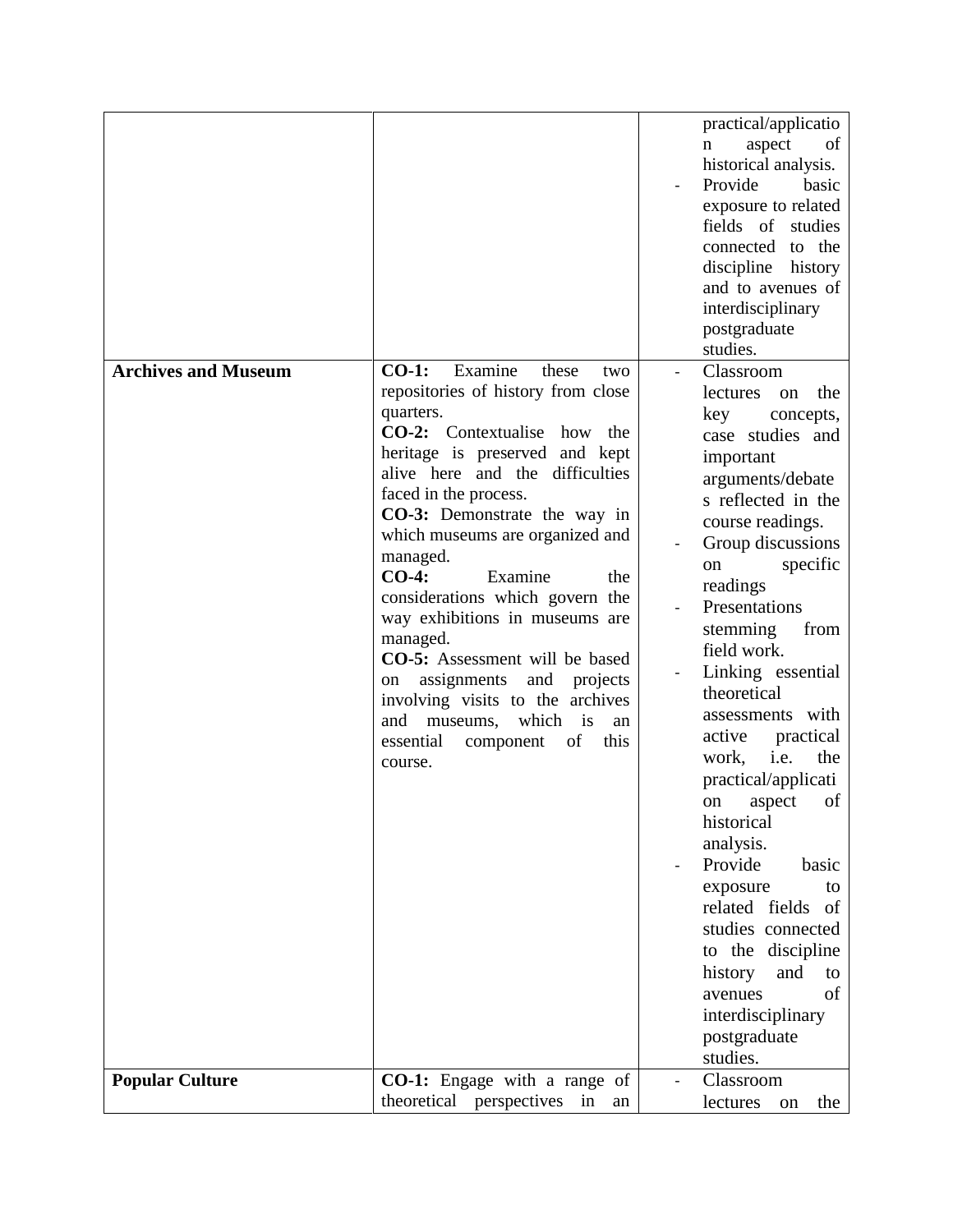| attempt to define popular culture.                                                                                                                                                                                                                                                                                                                                                                                                                                                                                                                                                                                                                                                                                                                          | key<br>concepts,<br>case studies and                                                                                                                                                                                                                                                                                                                                                                                                                                              |
|-------------------------------------------------------------------------------------------------------------------------------------------------------------------------------------------------------------------------------------------------------------------------------------------------------------------------------------------------------------------------------------------------------------------------------------------------------------------------------------------------------------------------------------------------------------------------------------------------------------------------------------------------------------------------------------------------------------------------------------------------------------|-----------------------------------------------------------------------------------------------------------------------------------------------------------------------------------------------------------------------------------------------------------------------------------------------------------------------------------------------------------------------------------------------------------------------------------------------------------------------------------|
| $CO-2$ :<br>Describe<br>the<br>methodological issues involved in<br>a historical study of popular<br>culture.                                                                                                                                                                                                                                                                                                                                                                                                                                                                                                                                                                                                                                               | important<br>arguments/debate<br>s reflected in the<br>course readings.                                                                                                                                                                                                                                                                                                                                                                                                           |
| <b>CO-3:</b> Identify the<br>relevant<br>archives<br>for<br>necessary<br>undertaking a study of popular<br>culture, while pointing out the<br>problems<br>with<br>conventional<br>archives and the need to move<br>beyond it.<br>$CO-4:$<br>Interpret<br>the<br>above<br>theoretical concerns<br>actual<br>to<br>historical studies, through a case<br>study.<br>Estimate<br>$CO-5:$<br>the<br>popular<br>aspects of everyday experience of<br>religion and religiosity, through a<br>wide range of case studies relating<br>to festivals and rituals, healing<br>practices as well as pilgrimage<br>and pilgrim practices.<br><b>CO-6:</b> Examine the role of orality<br>and memory in popular literary<br>traditions.<br>CO-7: Demonstrate the evolution | Group discussions<br>specific<br>on<br>readings<br>Presentations<br>stemming<br>from<br>field work.<br>Linking essential<br>theoretical<br>assessments with<br>practical<br>active<br>i.e.<br>work,<br>the<br>practical/applicati<br>aspect<br>of<br>on<br>historical<br>analysis.<br>Provide<br>basic<br>exposure<br>to<br>related fields of<br>studies connected<br>to the discipline<br>history<br>and<br>to<br>of<br>avenues<br>interdisciplinary<br>postgraduate<br>studies. |
| of theatre and dance within the<br>popular performative traditions.                                                                                                                                                                                                                                                                                                                                                                                                                                                                                                                                                                                                                                                                                         |                                                                                                                                                                                                                                                                                                                                                                                                                                                                                   |
| Analyse<br>$CO-8:$<br>the<br>role<br>of<br>technology in the transformation<br>of music from elite to popular<br>forms.                                                                                                                                                                                                                                                                                                                                                                                                                                                                                                                                                                                                                                     |                                                                                                                                                                                                                                                                                                                                                                                                                                                                                   |
| <b>CO-9:</b> Examine the relationship<br>between recipes/recipe books and<br>the<br>construction<br>of<br>national/regional identities.                                                                                                                                                                                                                                                                                                                                                                                                                                                                                                                                                                                                                     |                                                                                                                                                                                                                                                                                                                                                                                                                                                                                   |
| <b>CO-10:</b> Identify the history of the                                                                                                                                                                                                                                                                                                                                                                                                                                                                                                                                                                                                                                                                                                                   |                                                                                                                                                                                                                                                                                                                                                                                                                                                                                   |